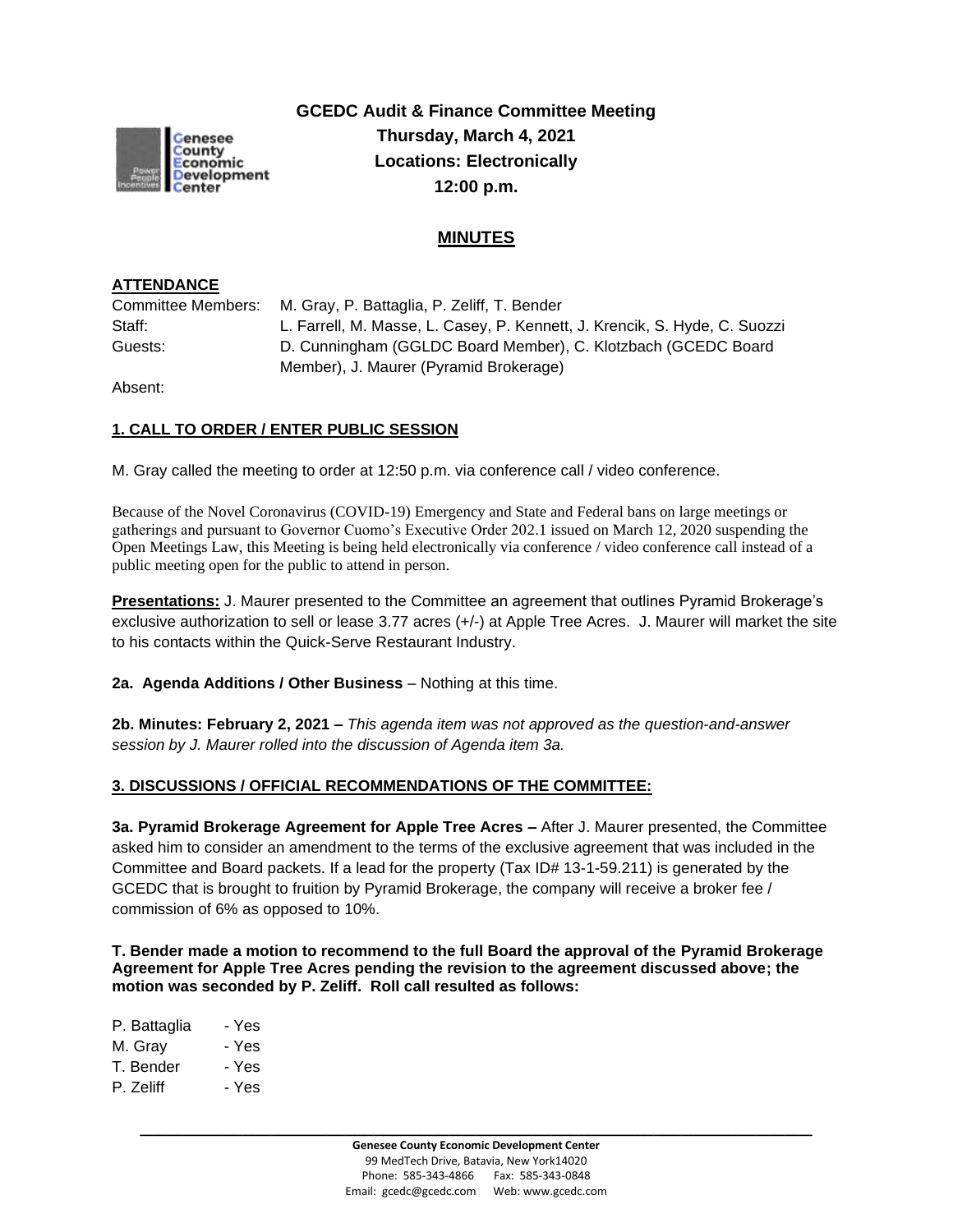#### **The item was approved as presented.**

J. Maurer left the meeting at 1:03 p.m.

**3b. Allowance for Doubtful Accounts –** L. Farrell reviewed an analysis of allowance for doubtful accounts with the Committee. The collectability of these loans was discussed. There are no foreseen concerns, and the staff does not recommend any changes to the allowance.

**P. Battaglia made a motion to maintain the same allowance for doubtful accounts as the previous year; the motion was seconded by T. Bender. Roll call resulted as follows:**

| The item was approved as presented. |       |  |
|-------------------------------------|-------|--|
| P. Zeliff                           | - Yes |  |
| T. Bender                           | - Yes |  |
| M. Grav                             | - Yes |  |
| P. Battaglia                        | - Yes |  |

**3c. Investment Report –** The Investment Report summarizes the GCEDC's bank balances, general

ledger balances and interest income at 12/31/20. The report will be submitted into PARIS and posted on the website.

**T. Bender made a motion to recommend to the full Board approval of the Investment Report as presented; the motion was seconded by P. Zeliff. Roll call resulted as follows:**

| The item was approved as presented. |       |  |
|-------------------------------------|-------|--|
| P. Zeliff                           | - Yes |  |
| T. Bender                           | - Yes |  |
| M. Gray                             | - Yes |  |
| P. Battaglia                        | - Yes |  |

**3d. Procurement Report–** Public authorities are required to report all procurement transactions active during the reporting period that have an actual or estimated value of \$5,000 or more. This report will be submitted into the PARIS system and posted on the website.

**T. Bender made a motion to recommend to the full Board approval of the Procurement Report as presented; the motion was seconded by P. Battaglia. Roll call resulted as follows:**

| The item were approved |       |
|------------------------|-------|
| P. Zeliff              | - Yes |
| T. Bender              | - Yes |
| M. Gray                | - Yes |
| P. Battaglia           | - Yes |

**The item was approved as presented.**

**3e. Park Strategies Contract -** The GCEDC government relations contract with Fred Hiffa and Megan Osika from Park Strategies provides the GCEDC with lobbying services on a variety of issues critical to growing economic development in Genesee County. Park Strategies has been effective in helping to advance the mission of the WNY STAMP site with state level stakeholders, as well as assisting the agency access funding opportunities for site infrastructure. Park Strategies works directly with the GCEDC to formulate strategies that maximize our efforts to build-out WNY STAMP, and to attract major

**\_\_\_\_\_\_\_\_\_\_\_\_\_\_\_\_\_\_\_\_\_\_\_\_\_\_\_\_\_\_\_\_\_\_\_\_\_\_\_\_\_\_\_\_\_\_\_\_\_\_\_\_\_\_\_\_\_\_\_\_\_\_\_\_\_\_\_\_\_\_\_\_**